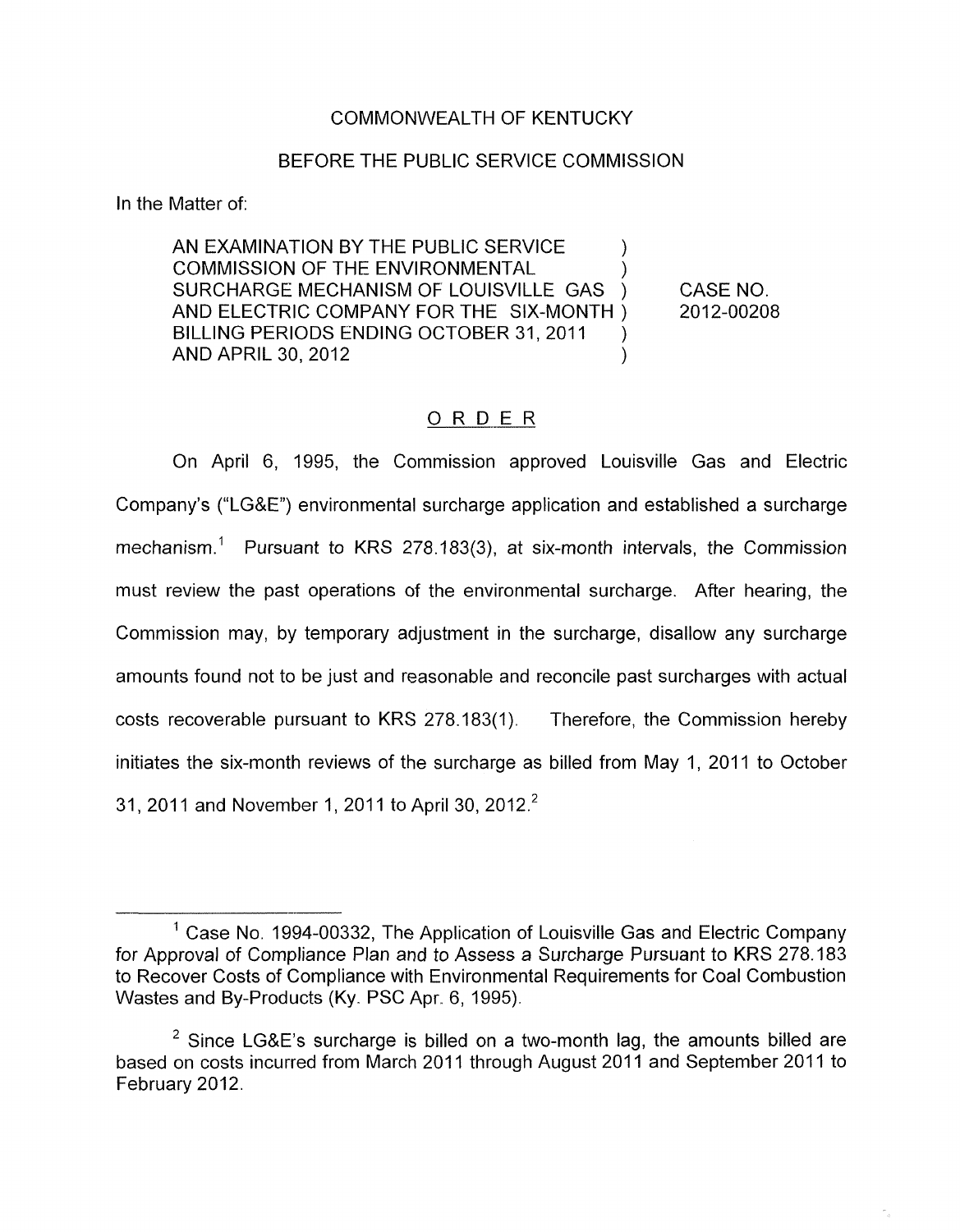To facilitate this review, a procedural schedule is set forth in Appendix A, attached hereto and incorporated herein. In accordance with that schedule, LG&E is to file prepared direct testimony in support of the reasonableness of the application of its environmental surcharge mechanism during the time period under review. In addition, LG&E is to file its response to the information requested in Appendix B, attached hereto and incorporated herein. Since the periods under review in this proceeding may have resulted in over- or under-recoveries, the Commission will entertain proposals to adopt one adjustment factor to net all over- or under-recoveries.

Since the approval of its original environmental compliance plan and surcharge mechanism, LG&E has sought and been granted six amendments to its original environmental compliance plan and surcharge mechanism. Per the Stipulation and Recommendation in Case No. 2009-00549,<sup>3</sup> all costs associated with LG&E's 2001 and 2003 compliance plan amendments were rolled into LG&E's base rates. After this last roll-in, the environmental surcharge provides recovery of the costs associated with the four remaining amended environmental compliance plans. When determining its overor under-recovery of the surcharge in this proceeding, LG&E should reflect the impacts of these prior cases, as applicable.

IT IS HEREBY ORDERED that:

1. The procedural schedule set forth in Appendix A, attached hereto and incorporated herein, shall be followed in this proceeding.

<sup>&</sup>lt;sup>3</sup> Case No. 2009-00549, Application of Louisville Gas and Electric Company for an Adjustment of Electric and Gas Base Rates (Ky. PSC Jul. 30, 2010).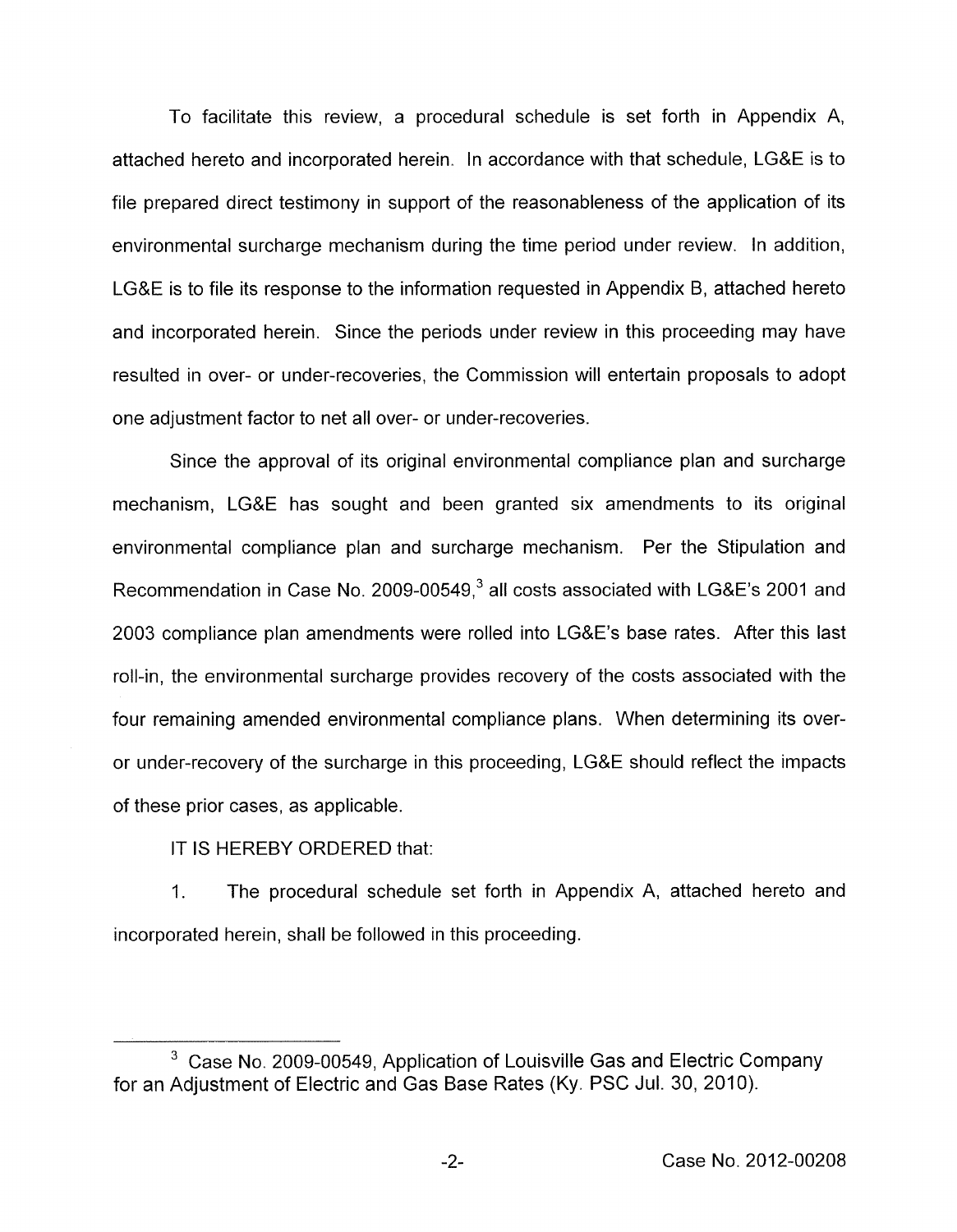2. LG&E shall appear at the Commission's offices on the date set forth in Appendix A to submit itself to examination on the application of its environmental surcharge as billed to consumers from May 1, 2011 through October 31, 2011 and November 1, 2011 through April 30, 2012. There shall be no opening statements or summary of testimony at the public hearing.

3. LG&E shall, by the date set forth in Appendix A, file its prepared direct testimony in support of the reasonableness of the application of its environmental surcharge mechanism during the period under review.

**4.**  Any party filing testimony shall file an original and seven copies.

5. a. The information requested herein is due on or before the date set forth in Appendix A. Responses to requests for information shall be appropriately bound, tabbed and indexed and shall include the name of the witness responsible for responding to the questions related to the information provided, with copies to all parties of record and seven copies to the Commission.

b. Each response shall be answered under oath or, for representatives of a public or private corporation or a partnership or association or a governmental agency, be accompanied by a signed certification of the preparer or person supervising the preparation of the response on behalf of the entity that the response is true and accurate to the best of that person's knowledge, information, and belief formed after a reasonable inquiry.

c. Any party shall make timely amendment to any prior response if it obtains information which indicates that the response was incorrect when made or, though correct when made, is now incorrect in any material respect.

-3- Case No. 2012-00208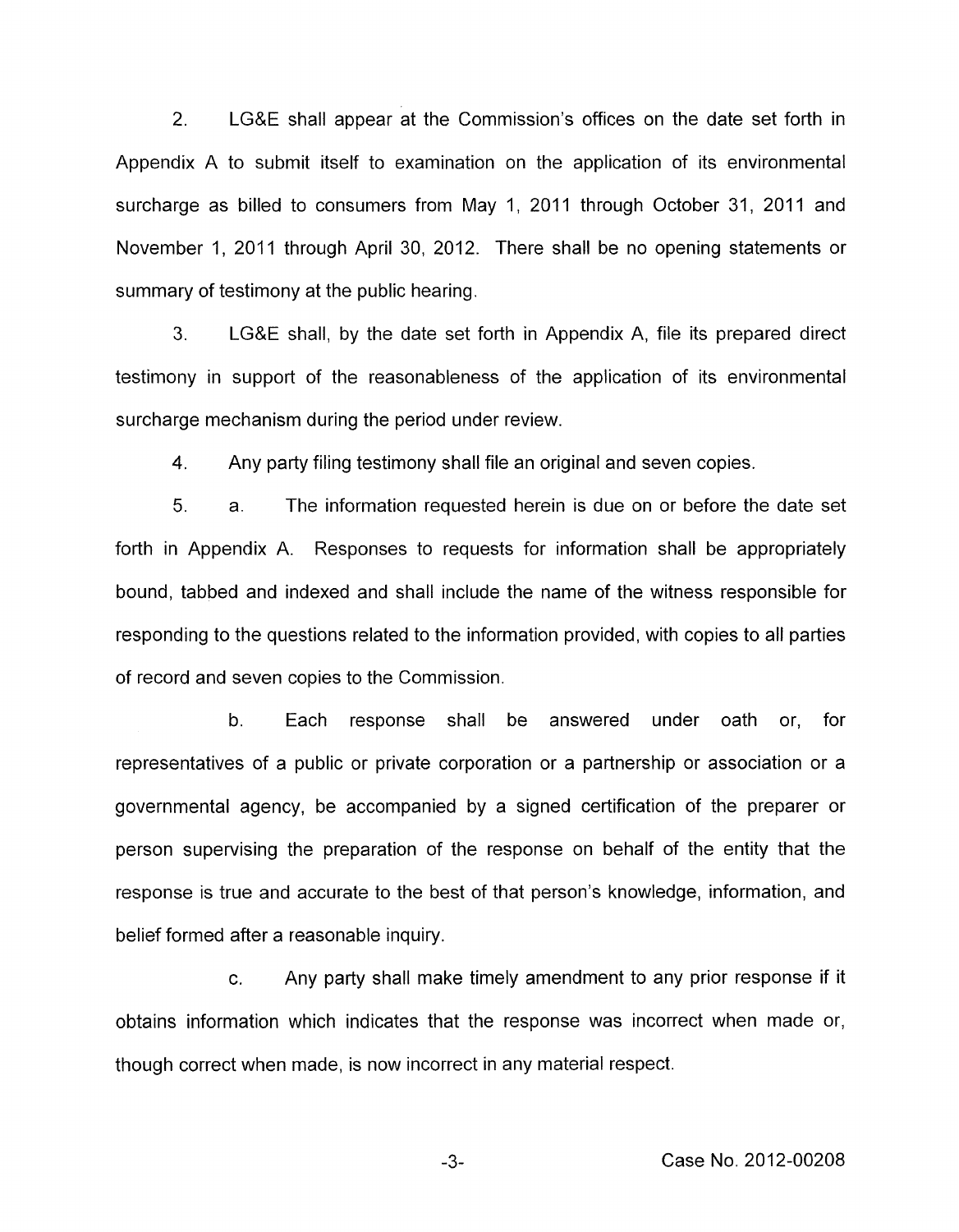d. For any request to which a party fails or refuses to furnish all or part of the requested information, that party shall provide a written explanation of the specific grounds for its failure to completely and precisely respond.

e. Careful attention should be given to copied material to ensure that it is legible. When the requested information has been previously provided in this proceeding in the requested format, reference may be made to the specific location of that information in responding to this request. When applicable, the requested information shall be separately provided for total company operations and jurisdictional operations.

6. Within seven days of the Commission granting intervention to a party, LG&E shall provide the party with a copy of its monthly environmental surcharge reports as filed with the Commission for each review period.

7. LG&E's monthly environmental surcharge reports and supporting data for the review periods shall be incorporated by reference into the record of this case.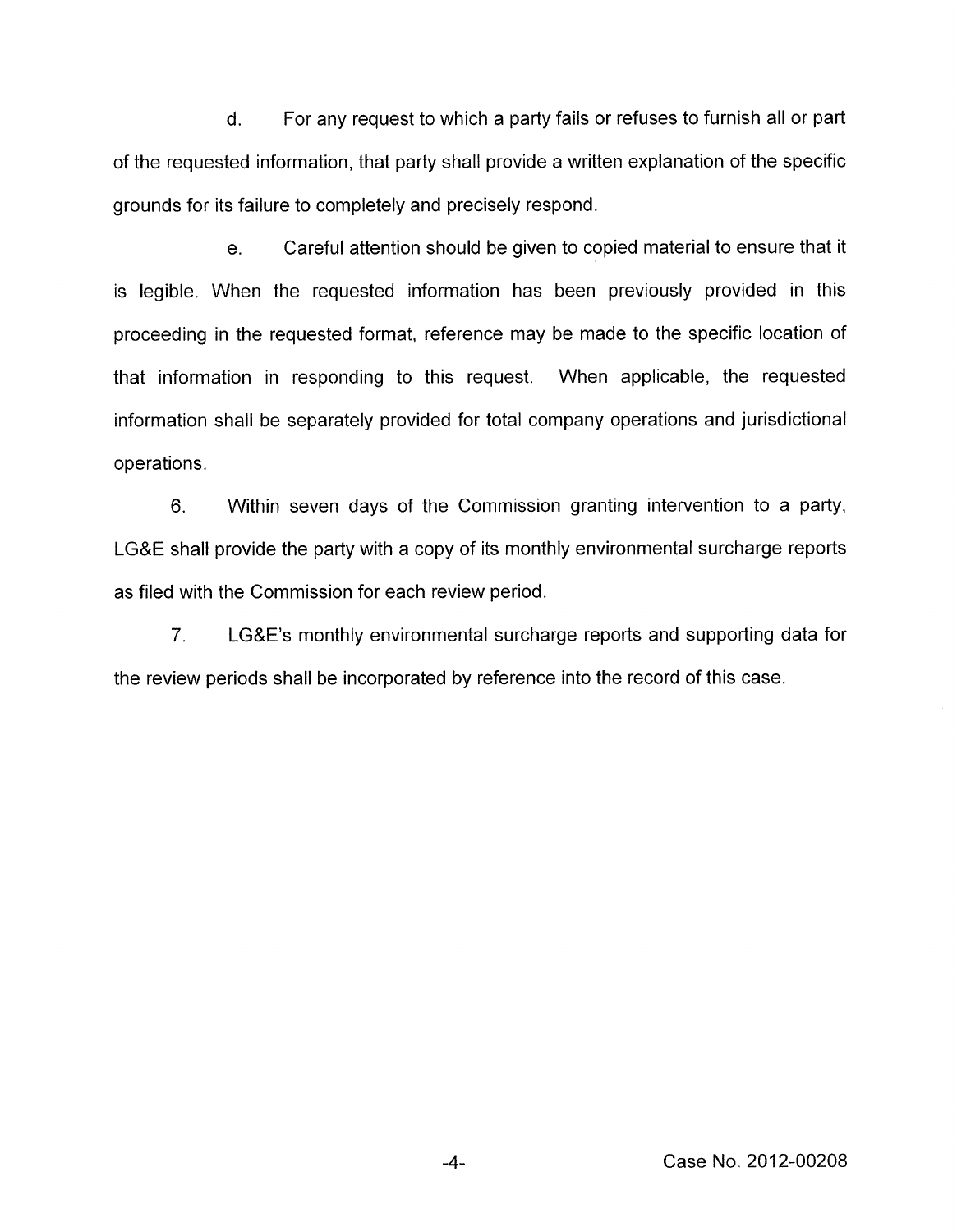8. The case records of Case Nos. 1994-00332, 2000-00386, 2002-00147, 2002-00193, 2003-00433, 2004-00421, 2006-00208, 2009-00198 and 2011-00162<sup>4</sup> shall be incorporated by reference into the record of this case.

9. The Commission does not look favorably upon motions for continuance. Accordingly, motions for extensions of time with respect to the schedule herein shall be made in writing and will be granted only upon a showing of good cause.

IO. Nothing contained herein shall prevent the Commission from entering further Orders in this matter.

<sup>&</sup>lt;sup>4</sup> Case No. 1994-00332, Louisville Gas and Electric Company (Ky. PSC Apr. 6, 1995); Case No. 2000-00386, The Application of Louisville Gas and Electric Company for Approval of an Amended Compliance Plan for Purposes of Recovering the Costs of New and Additional Pollution Control Facilities and to Amend Its Environmental Cost Recovery Surcharge Tariff (Ky. PSC Aug. 30, 2001); Case No. 2002-00147, Application for an Amended Environmental Compliance Plan, and a Revised Surcharge to Cover the Costs (Ky. PSC Sept. **4,** 2003); Case No. 2002-00193, An Examination by the Public Service Commission of the Environmental Surcharge Mechanism of Louisville Gas and Electric Company for the Six-Month Billing Periods Ending April 30, 2000, October 31, 2000, October 31, 2001, and April 30, 2002 and for the Two-Year Billing Period Ending April 30, 2001 (Ky. PSC Oct. 22, 2002); Case No. 2003-00433, An Adjustment of the Gas and Electric Rates, Terms, and Conditions of Louisville Gas and Electric Company (Ky. PSC June 30, 2004); Case No. 2004-00421, The Application of Louisville Gas and Electric Company for Approval of Its 2004 Compliance Plan for Recovery by Environmental Surcharge (Ky. PSC Jun. 20, 2005); Case No. 2006-00208, The Application of Louisville Gas and Electric Company for Approval of Its 2006 Compliance Plan for Recovery by Environmental Surcharge (Ky. PSC Dec. 21, 2006); and Case No. 2009-00198, Application of Louisville Gas and Electric Company for a Certificate of Public Convenience and Necessity and Approval of Its 2009 Compliance Plan for Recovery by Environmental Surcharge (Ky. PSC Dec. 23, 2009); Case No. 201 1-00162, Application of Louisville Gas and Electric Company for Certificates of Public Convenience and Necessity and Approval of its 2011 Compliance Plan for Recovery by Environmental Surcharge (Ky. PSC Dec. 15, 2011).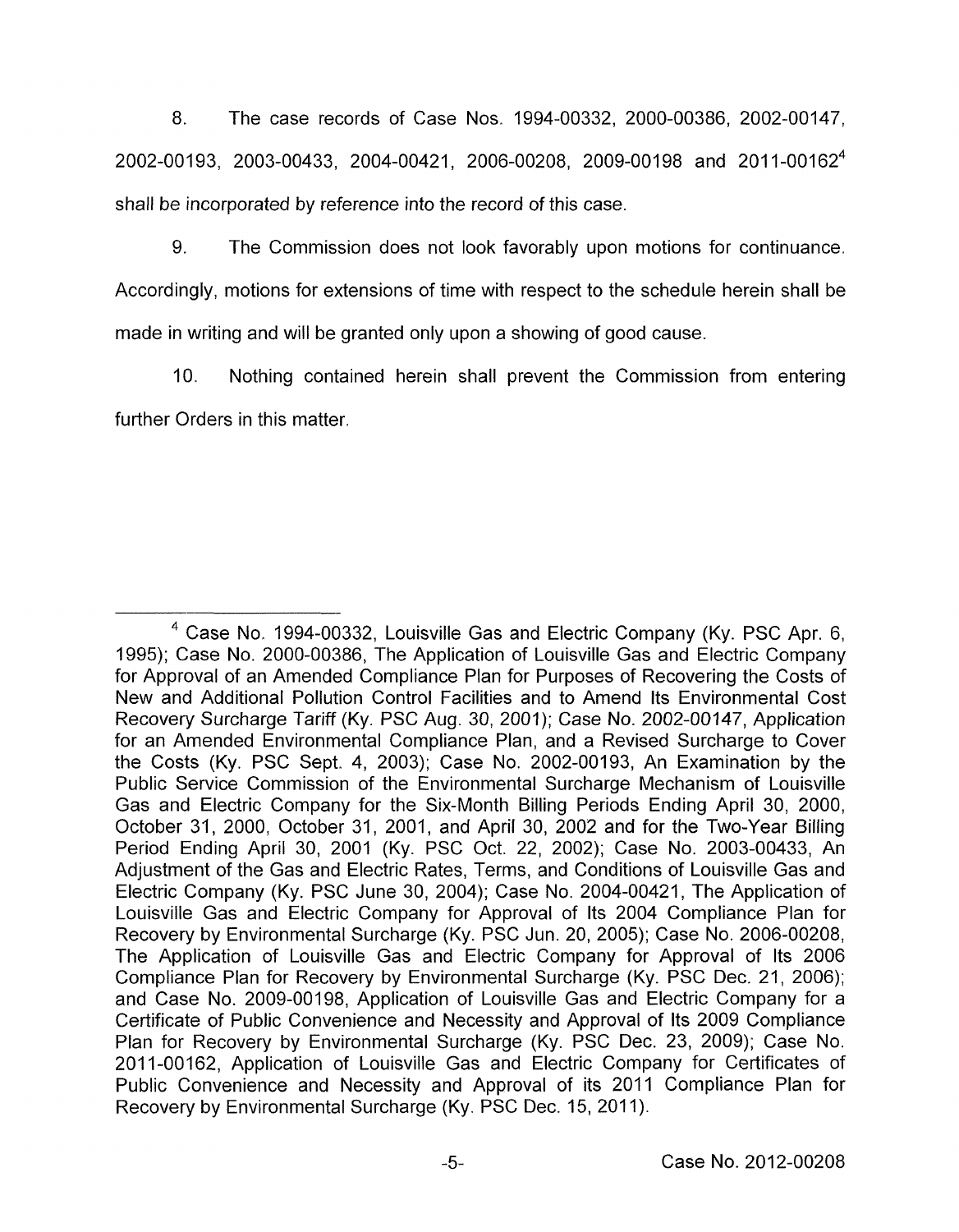By the Commission



Commissioner Breathitt Abstains.

ATTEST: *Let y*<br>utive Director

Case No. 2012-00208

 $\ddot{\phantom{a}}$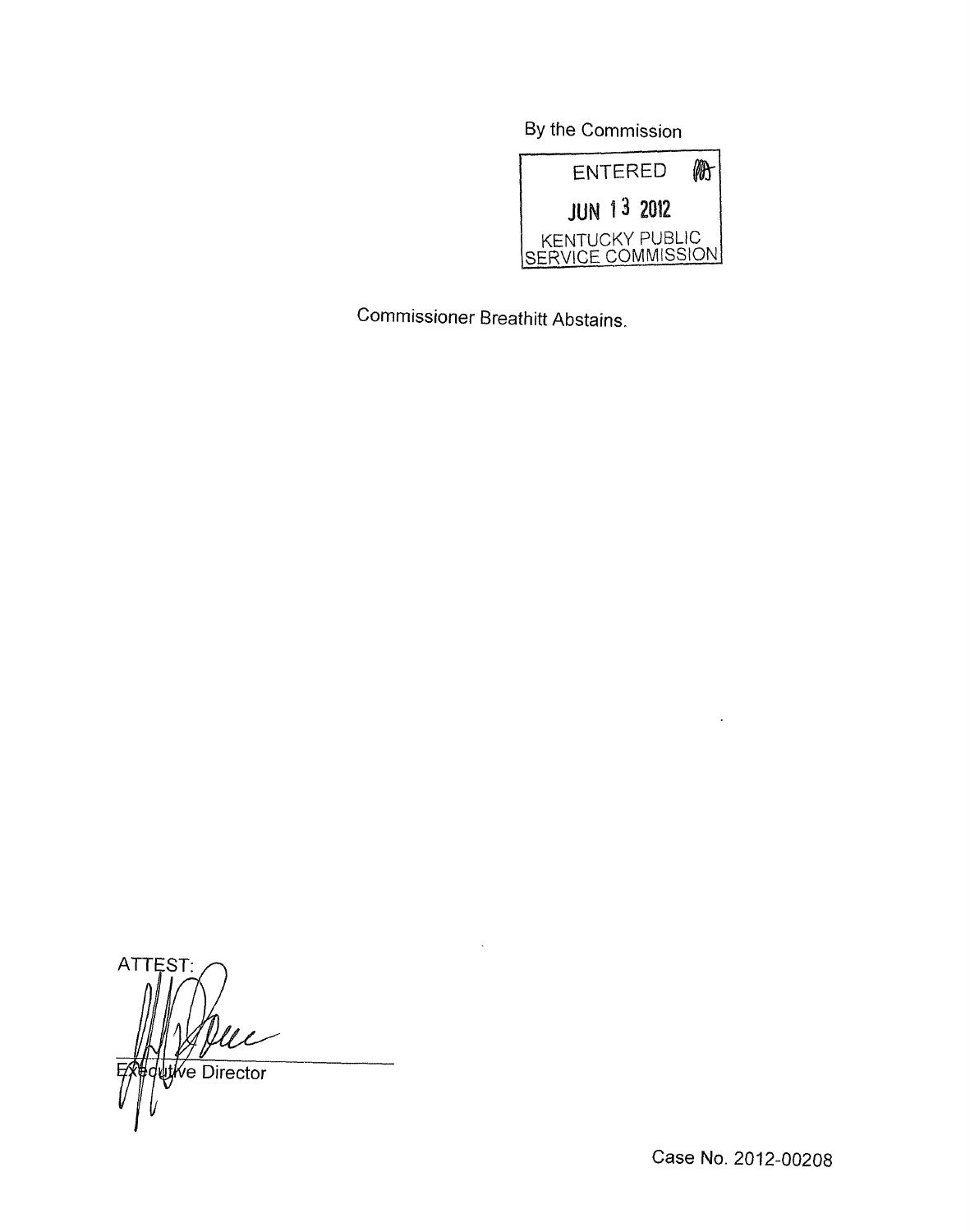# APPENDIX A

# APPENDIX TO AN ORDER OF THE KENTUCKY PUBLIC SERVICE APPENDIA TO AN OILLETT OF THE COMMISSION IN CASE NO. 2012-00208 DATED JUN 1 3 2012

| LG&E shall file its prepared direct testimony and<br>responses to the information requested in                                                                                                                   |  |
|------------------------------------------------------------------------------------------------------------------------------------------------------------------------------------------------------------------|--|
| An informal technical conference shall begin at 1:30 p.m.,<br>Eastern Daylight Time, in Conference Room No. 1 of the<br>Commission's offices at 211 Sower Boulevard,                                             |  |
| All additional requests for information to LG&E shall                                                                                                                                                            |  |
| LG&E shall file responses to additional requests for                                                                                                                                                             |  |
| Intervenor testimony, if any, in verified prepared form                                                                                                                                                          |  |
| All requests for information to Intervenors shall be                                                                                                                                                             |  |
| Intervenors shall file responses to requests for                                                                                                                                                                 |  |
|                                                                                                                                                                                                                  |  |
| Public Hearing shall begin at 10:00 a.m., Eastern<br>Time, in Hearing Room 1 of the Commission's<br>offices at 211 Sower Boulevard, Frankfort, Kentucky,<br>for the purpose of cross-examination of witnesses of |  |
|                                                                                                                                                                                                                  |  |
|                                                                                                                                                                                                                  |  |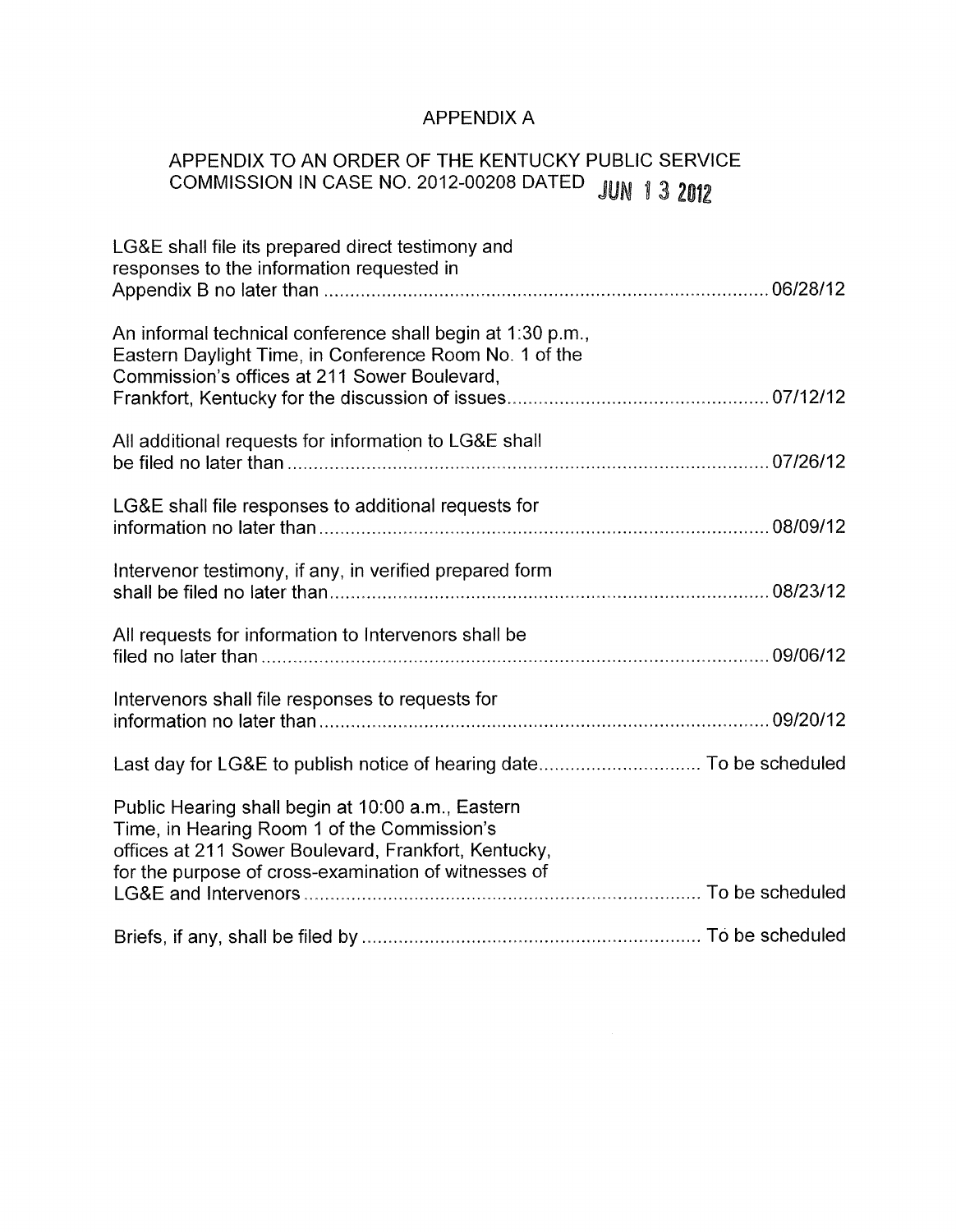### APPENDIX B

# APPENDIX TO AN ORDER OF THE KENTUCKY PUBLIC SERVICE COMMISSION IN CASE NO. 2012-00208 DATED JUN 1 3 2012

### COMMISSION STAFF'S FIRST REQUEST FOR INFORMATION TO LOUISVILLE GAS AND ELECTRIC COMPANY

I. Concerning the rate of return on the four amendments to the environmental compliance plan, for the period under review, calculate any true-up adjustment needed to recognize changes in LG&E's cost of debt, preferred stock, accounts receivable financing (if applicable), or changes in LG&E's jurisdictional capital structure. Include all assumptions and other supporting documentation used to make this calculation. Any true-up adjustment is to be included in the determination of the over- or under-recovery of the surcharge for the corresponding billing period under review.

2. Prepare a summary schedule showing the calculation of Total E(m), Net Retail E(m), and the surcharge factor for the expense months covered by the applicable billing period. Include the expense months for the two expense months subsequent to the billing period in order to show the over- and under-recovery adjustments for the months included for the billing period under review. The summary schedule is to incorporate all corrections and revisions to the monthly surcharge filings LG&E has submitted during the billing period under review. Include a calculation of any additional over- or under-recovery amount LG&E believes needs to be recognized for the sixmonth review or the two-year review. Include all supporting calculations and documentation for any such additional over- or under-recovery.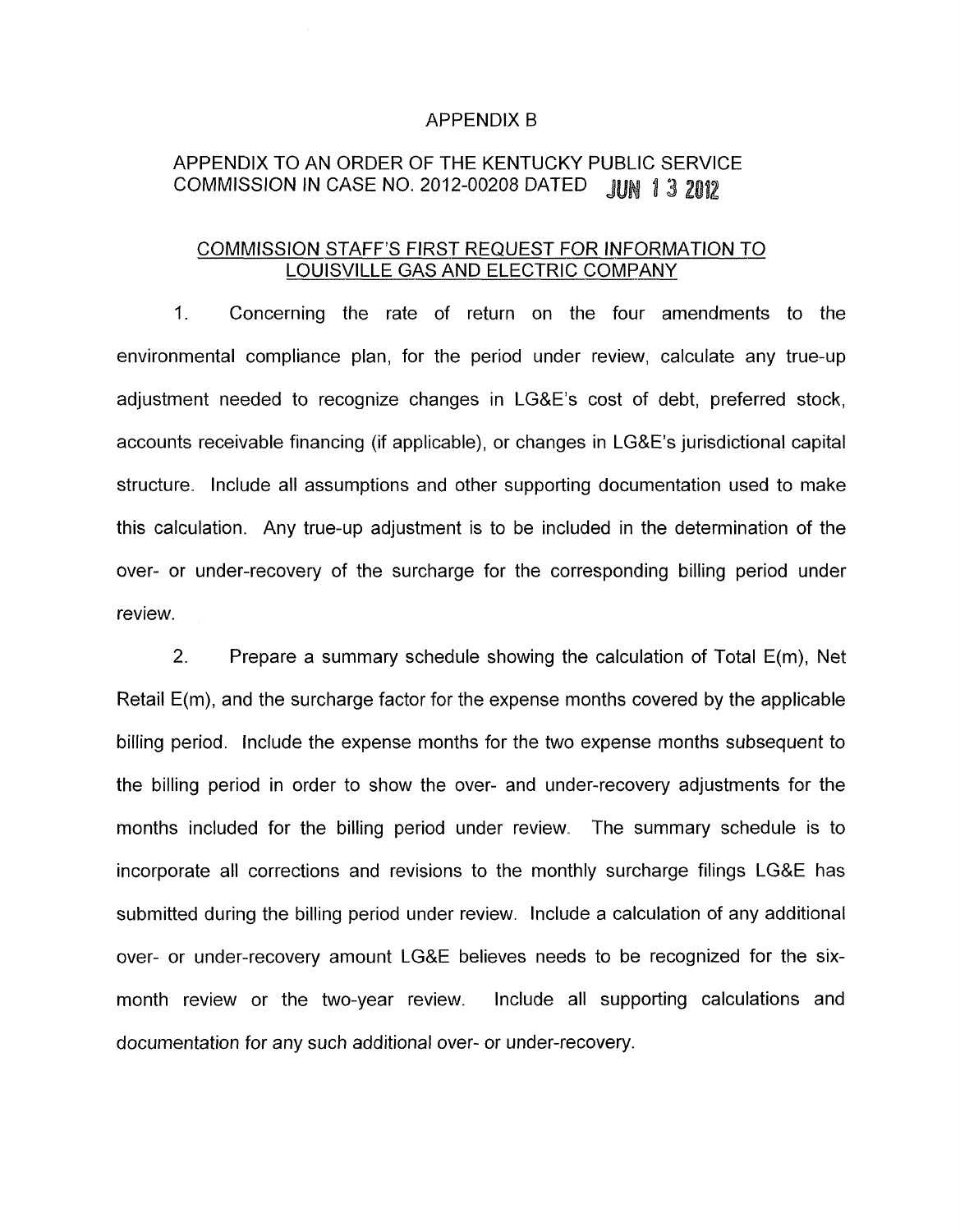3. Provide the calculations, assumptions, workpapers, and other supporting documents used to determine the amounts LG&E has reported during each billing period under review for Pollution Control Deferred Income Taxes.

4. Refer to ES Form 2.50, Pollution Control - Operations & Maintenance Expenses, for the March 2011 through February 2012 expense months. For each expense account number listed on this schedule, explain the reason(s) for any change in the expense levels from month to month if that change is greater than plus or minus 10 percent.

5. In Case No. 2000-00386, the Commission ordered that LG&E's cost of debt and preferred stock would be reviewed and re-established during the six-month review case. Provide the following information as of February 29, 2012:

a. The outstanding balances for long-term debt, short-term debt, preferred stock, and common equity. Provide this information on total company and Kentucky jurisdictional bases.

b. The blended interest rates for long-term debt, short-term debt, and preferred stock. Include all supporting calculations showing how these blended interest rates were determined. If applicable, provide the blended interest rates on total company and Kentucky jurisdictional bases. For each outstanding debt listed, indicate whether the interest rate is fixed or variable.

c. LG&E's calculation of its weighted average cost of capital for environmental surcharge purposes.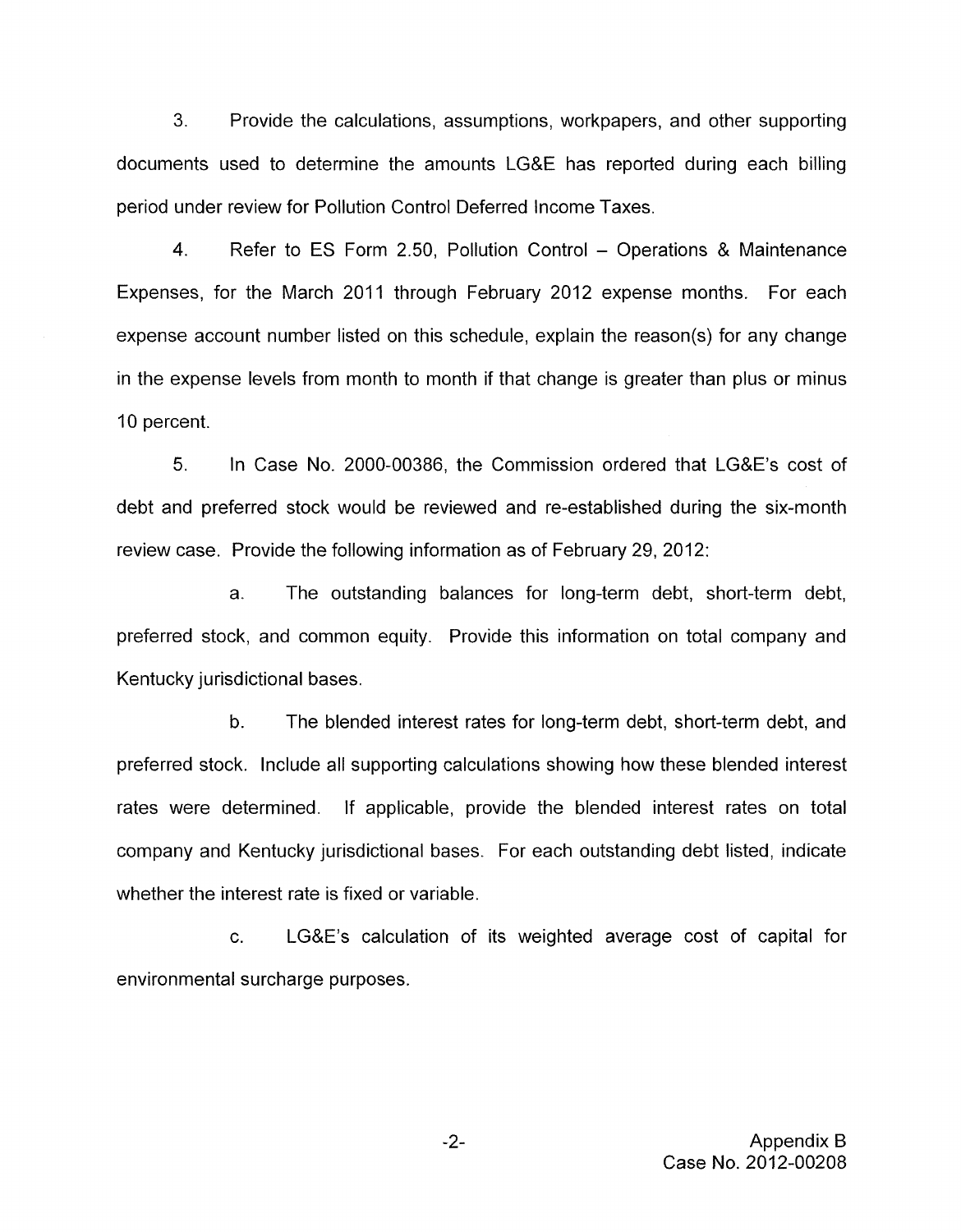6. Provide the actual average residential customer's usage. Based on this usage amount, provide the dollar impact the over/under recovery will have on the average residential customer's bill for the requested recovery period.